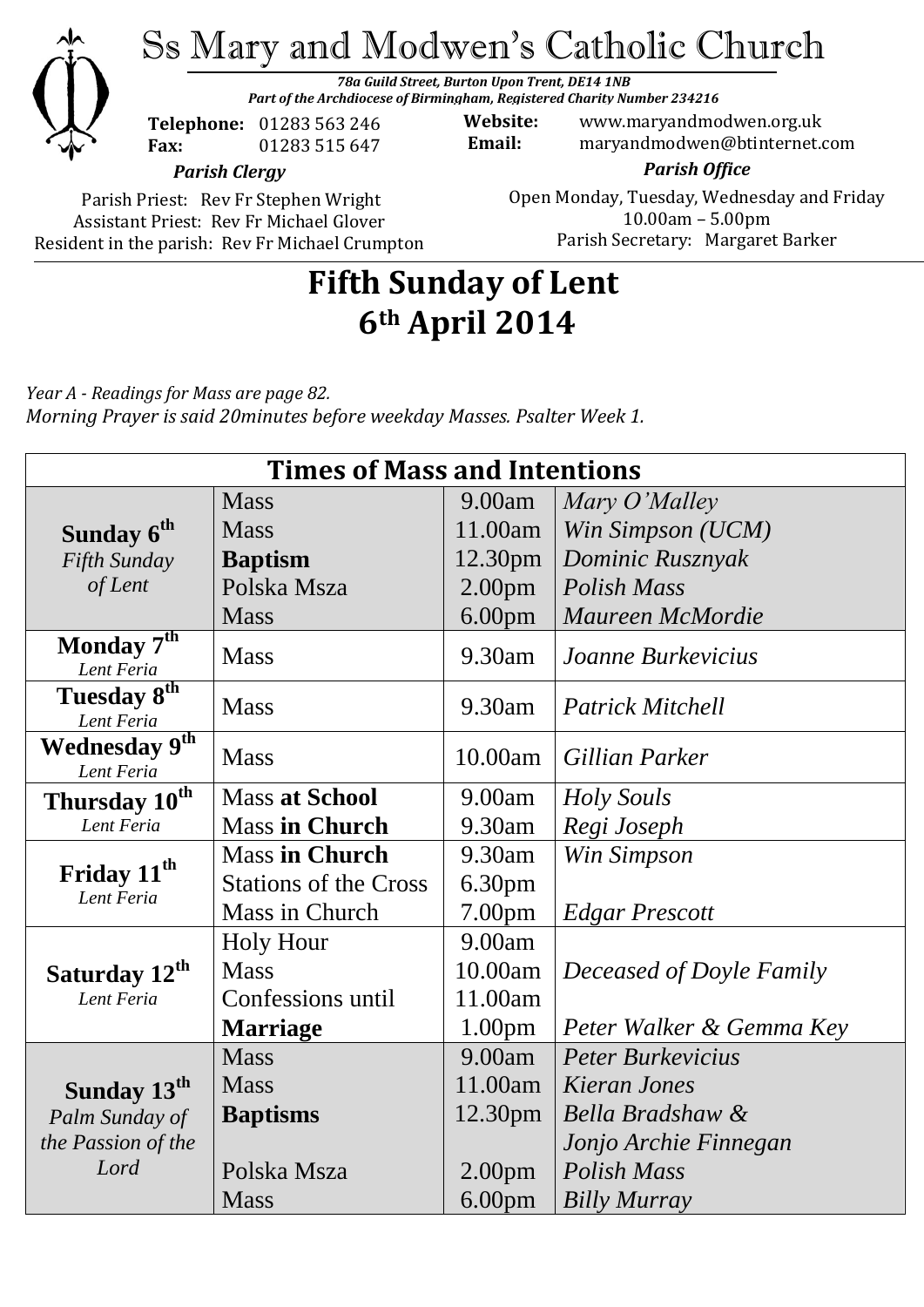## **Please pray for all the sick and housebound of the Parish:**

Kathleen Benson, David Hughes, Eileen Lee, Pat Bolton, Mary Burnside, David Hastilow, Maureen & Sidney Parker, Irene Hill, Olive Wilson, Eve Goode, Sarah Pursglove, Marjorie Staley, Marie Gibson, Martin Halligan, Martin Goddard, Merlin Joseph, Mary Hyde, Baby Katie, Betty Gould, Michael Wright, Tony Kerr-Delworth, Fr Bernard Shaughnessy, Mary Conway, Baby Tomasz Weedon, Kay Elizabeth Webster, Kirsty Freeman, Peter Hunt, Jonjo Finnegan, Michael Cobley, Russ Simpson, Brian & Rita Baldock, Joe & Marg Emery, Baby Niamh Rodriguez, Sylvia Breen, John Wain, Fr Rob Taylerson, Pete & Sue Hughes, Baby James Kersey, Baby Elsie Mae Freeman, Anne Cope, Alastair Furness, Damian Walsh, Arthur Walsh, Thomas McHugh, David Priest, Viv Saunders, Janet Stanley, Roz Fleetwood, James Cull, Isabel Kinsella, Paddy Griffin, Joan Maguire.

## **Lord Grant Eternal Rest to those who have died recently:**

**Offertory Collection:** £342.05 (non Gift Aid); £374.50 (Gift Aid) Standing orders £460 (Gift Aid) thank you for your generosity.

Building & Development Fund – £339.70 Building & Development Fund running total: £41,379.23

This Weekend – Second Collection – Building & Development Fund Next Weekend – Second Collection – Building & Development Fund  $20<sup>th</sup>$  April – Second Collection – Building & Development Fund

## **For Next Sunday 13th April: - Please Pray for the Priests READERS and Seminarians of the Diocese:**

T Nash, R George, S Bower-Khan **Readers for Holy Week – See Notice Board EUCHARISTIC MINISTER** Sunday – Rev Fr Bruce Dutson J Fisher. M Noble, J Emery Monday – Rev Fr Anthony Dykes A Tuhey, J Elliott **Tuesday – Rev Fr Nicholas Edmunds-Smith** K Farrell, A Dyche, J Mitcheson Wednesday – Rev Fr Paul Edwards

Pat&Irena/Rosemary&Annette/Diana&Paul Friday - Rev Fr Erasmus Egenonu

## **CHURCH CLEANING**

Anne & Margaret

### **FLOWERS**

LENT NO FLOWERS

### **PIETY SHOP**

Rose?, Beckie, 6pm on request

TEA & COFFEE Thursday – Rev Fr Gerard Egan **CASHIERS** Saturday – Rev Fr John Ellis Collette & Sheila Sunday Next – Rev Fr Mark Turnham Elvins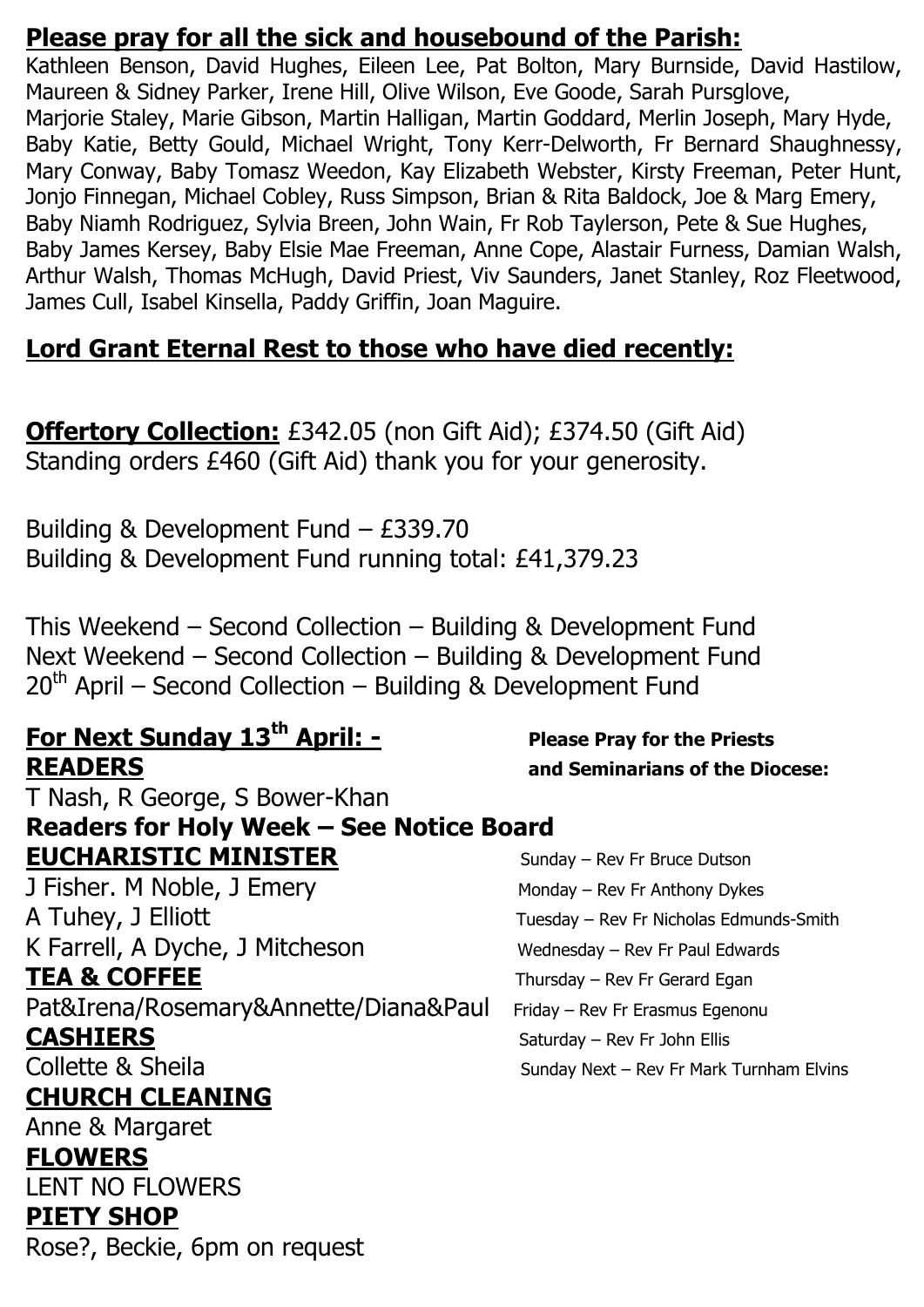**THE SEASON OF LENT** is ordered to preparing for the celebration of Easter. We are all invited to deepen our prayer lives, fast and give alms. The Church reminds us that we should celebrate the Sacrament of Reconciliation, so that with purified hearts we may celebrate the paschal mysteries.

**FRIDAYS IN LENT:** Every Friday in Lent there will be Stations of the Cross at 6.30pm and Mass at 7.00pm.

**FR MICHAEL** is giving a **Reflection on the Passion** in the Parish Centre on Friday  $11<sup>th</sup>$  April after the 7pm Mass. All are welcome.

**LENTEN ALMS:** Please consider CAFOD, or please consider our social care agency, Fr Hudson's Society. Details are on the posters in the porch.

**RECONCILIATION SERVICE:** As well as the regular time for Confessions on Saturday 10.30 – 11.00am, there will be a Reconciliation Service at 7pm on Monday 14<sup>th</sup> April. There will be an opportunity to celebrate the Sacrament of Reconciliation with visiting priests.

**RWANDA:** Today is the 20<sup>th</sup> Anniversary of the start of the genocide in Rwanda. At least 800,000 people were massacred and hundreds of thousands more people were forced to flee. It was also a time of remarkable acts of bravery and generosity which raised £6 million for CAFOD's work there. In the last twenty years there has been an on-going process of forgiveness and reconciliation. Today we pray that process continues.

**DVD PRESENTATIONS AND DISCUSSION:** We are offering a series of DVD presentations by Fr Robert Barron entitled "Catholicism" on Thursday evenings in the Parish Hall, with an opportunity for discussion and refreshments. The next meeting is  $10<sup>th</sup>$  April.

**PARISH LOTTERY:** Last week 102 numbers played. Winning Number -63, B McGinty - £51.00. Congratulations, your cheque can be collected this weekend.

**OFFERTORY ENVELOPES:** The new envelopes are ready for collection from the Stephen Room after Mass **TODAY**. For more information about the envelopes and Gift Aid please contact the Parish Office.

**RED BOXES:** Last call for the Red Boxes. Please hand in at the Presbytery ASAP and ensure your name is on the bottom of the box.

**UCM LENTEN LUNCH:** This Friday 11<sup>th</sup> April, 11.45 – 1.30pm in the Parish Hall. Soup followed by cheese and biscuits and tea or coffee. Cost £4. **200 CLUB:** Prizes for March 2014 are:  $1<sup>st</sup> - 39 - Mrs$  M Noble,  $2<sup>nd</sup> - 61 -$ Mrs T Allan, 3rd - 21 - Mr P Bailey. March Prizes can be collected and subscriptions for 2014 can paid after the 9am  $\&$  11am Masses on Sunday 6<sup>th</sup> April. You can, of course, place subscriptions in an envelope marked with your NAME & NUMBER and hand it in at the presbytery, if you so wish. There are quite a few numbers not yet taken up. So, if you would like to subscribe, please see Mike Pearson or contact the Parish Office. The subscription is £1 per month, with monthly prizes of £50, £20 and £10.